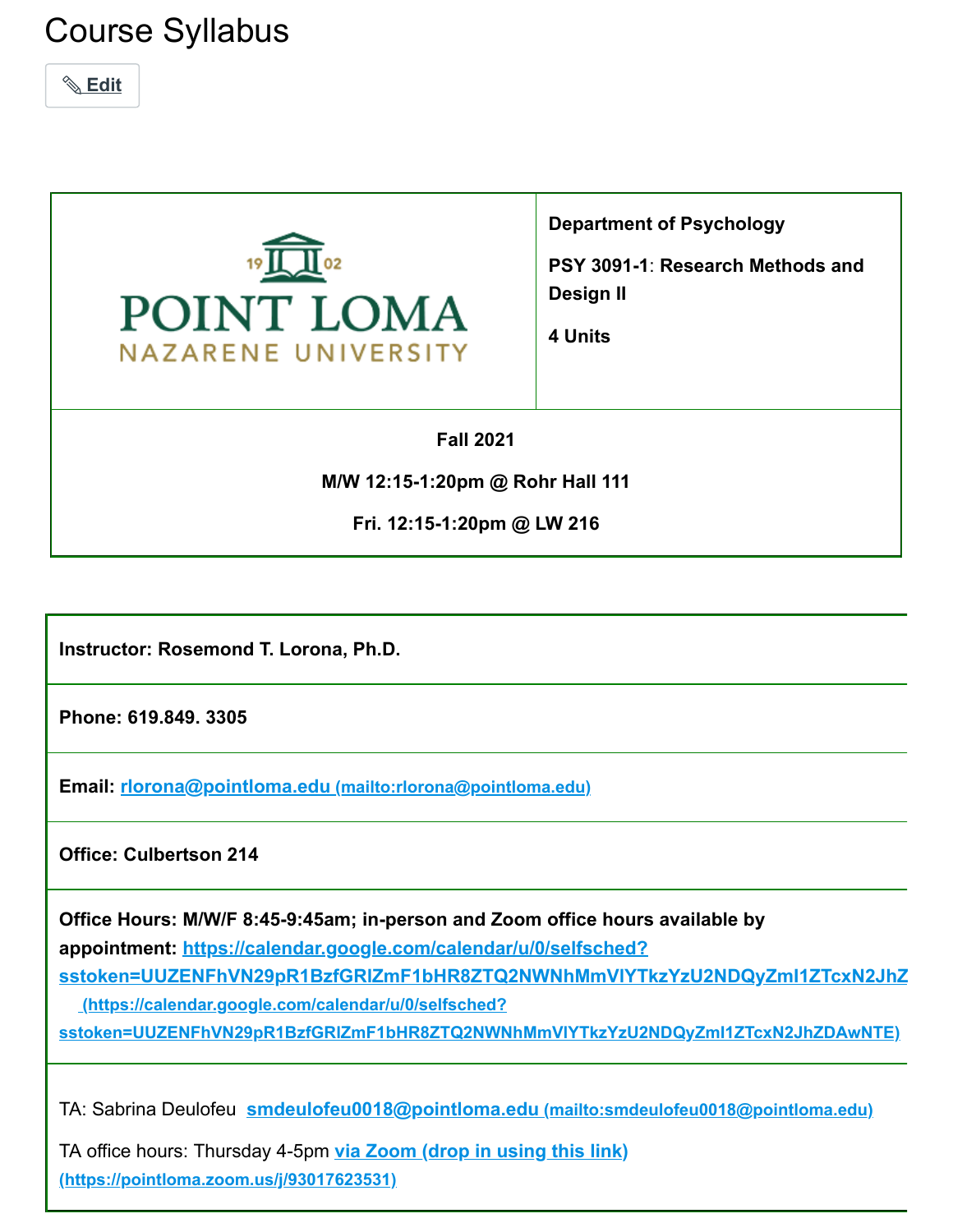#### **PLNU Mission**

### **To Teach ~ To Shape ~ To Send**

Point Loma Nazarene University exists to provide higher education in a vital Christian community where minds are engaged and challenged, character is modeled and formed, and service is an expression of faith. Being of Wesleyan heritage, we strive to be a learning community where grace is foundational, truth is pursued, and holiness is a way of life.

### **COURSE DESCRIPTION**

Study of design and of research in psychology and the use of statistics. Practice in the integration of design and statistics is included. Students finish a significant research project. This course must be taken in the semester immediately following PSY 3090.

As you learned in the first half of this course sequence, the field of psychology is based on research and analysis of data. Now that you have a foundation in research and statistics, it is time to apply your knowledge. This course will build on the previous semester by focusing on conducting original research in psychology. Doing science well and communicating science to others are skills that are relevant for people in a variety of life and career trajectories. You will be responsible for the project from start to finish, including collecting data, analyzing and interpreting data, and communicating your research in written and verbal form. You will also focus on research ethics, APA style writing, and more advanced research designs and considerations. You will continue to practice statistical analyses in R, interpret statistical analyses, and write about statistics using APA style. Becoming a producer of psychological research will make you a better consumer of psychological research.

## **COURSE LEARNING OUTCOMES**

- 1. Identify issues in statistics and research, such as bias, power, error, ethics, and validity, and identify possible solutions to these issues
- 2. Complete a psychological study or experiment that answers a research question of interest
- 3. Complete statistical analyses in R and correctly interpret and form conclusions based on the results of statistical analyses
- 4. Read and synthesize information from high quality peer-reviewed research
- 5. Communicate original research in written form using APA style.
- 6. Orally communicate your research and conclusions to colleagues.

## **REQUIRED TEXTS**

*Research Methods in Psychology: Evaluating a World of Information* (4th Ed) by Beth Morling

ISBN: 978-0-393-53627-0; 978-0-393-53626-3

*Learning Statistics with R*, version 0.6. by Danielle Navarro.

Download for free at https://learningstatisticswithr.com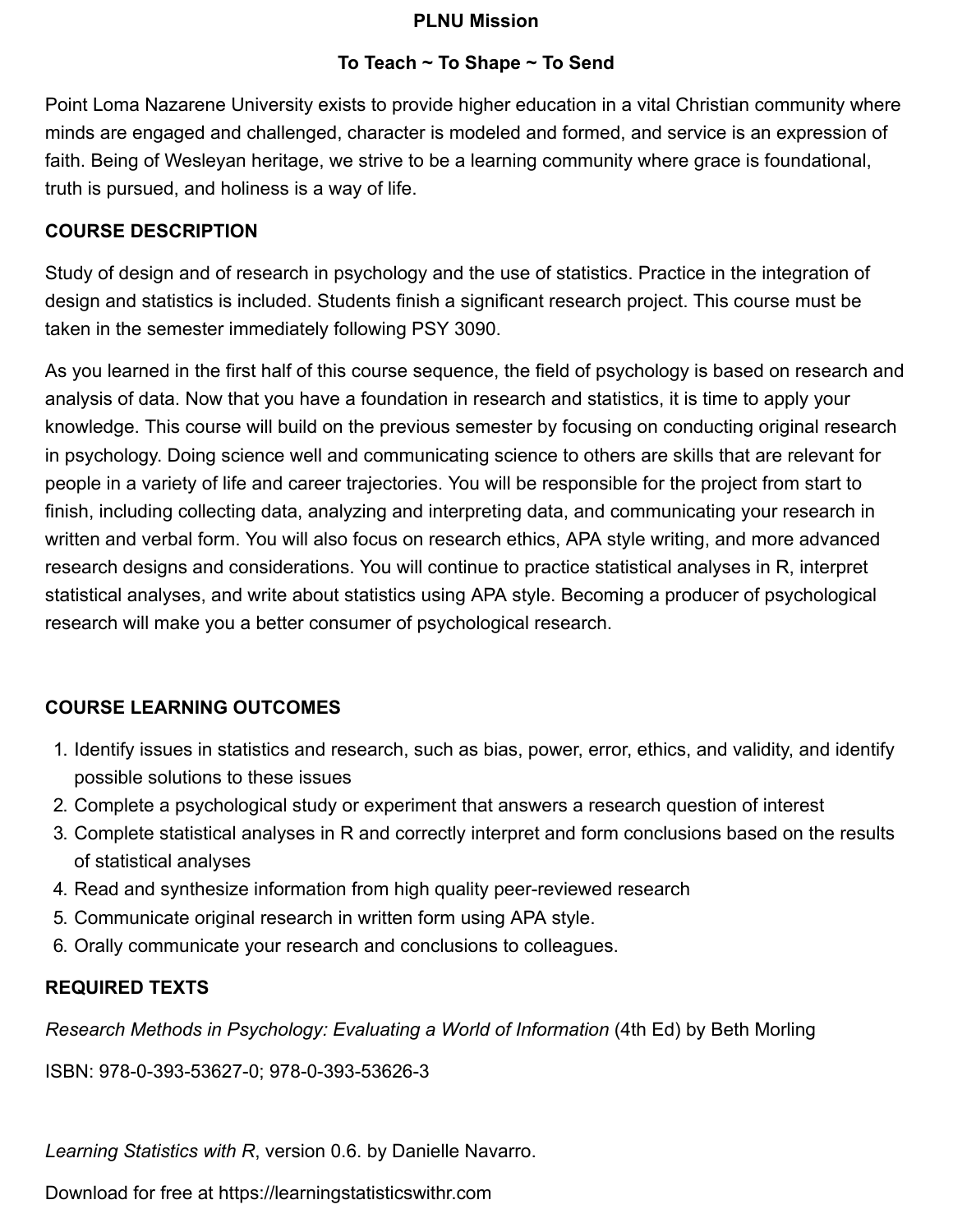Publication Manual of the American Psychological Association (7<sup>th</sup> Ed.) ISBN-13: 978-1433832161; ISBN-10: 143383216X

#### **Required Technology**

*RStudio, version 1.2.1335 or higher (free)*

First, download R 3.6.1 (base program) on your personal laptop for free at https://www.r-project.org/ and then download RStudio for free at https://www.rstudio.com/

If you are having trouble downloading the necessary technology, please contact IT to discuss options.

#### **COURSE CREDIT HOUR INFORMATION**

In the interest of providing sufficient time to accomplish the stated Course Learning Outcomes, this class meets the PLNU credit hour policy for a 4 unit class delivered over 15 weeks. It is anticipated that students will spend a minimum of 37.5 participation hours per credit hour on their coursework. For this course, students will spend an estimated 150 total hours meeting the course learning outcomes. The time estimations are provided in the Canvas modules. Dedicating adequate time to your learning will help you succeed and is especially important if you want an A in the course. Think of it as: hours spent - -> points earned. Specific details about how the class meets the credit hour requirement can be provided upon request.

#### **COURSE SCHEDULE AND ASSIGNMENTS**

*Assignments (10%):* You will have various assignments that will progress you toward successful completion of your research project, including an ethics training and an IRB proposal. Any small-points assignments that keep you up-to-date with readings, lectures, or your project timeline will fall in this category. Detailed directions for each assignment are on Canvas. Assignments are individual work unless otherwise specified.

*Peer Review and Team Professionalism (10%):* You will complete sections of your research paper throughout the semester and submit them for peer review. You will be graded on your submission of the section and on your peer review. Detailed directions for each assignment are on Canvas. Assignments are individual work unless otherwise specified. You will also be graded by your research teammates for

group work accountability. Teammates will determine your grade based on attendance, professional communication, attentiveness to details and needs of the group, and overall contribution to data collection and the research process.

*Final Research Manuscript (25%):* Your APA-style manuscript will thoroughly describe your empirical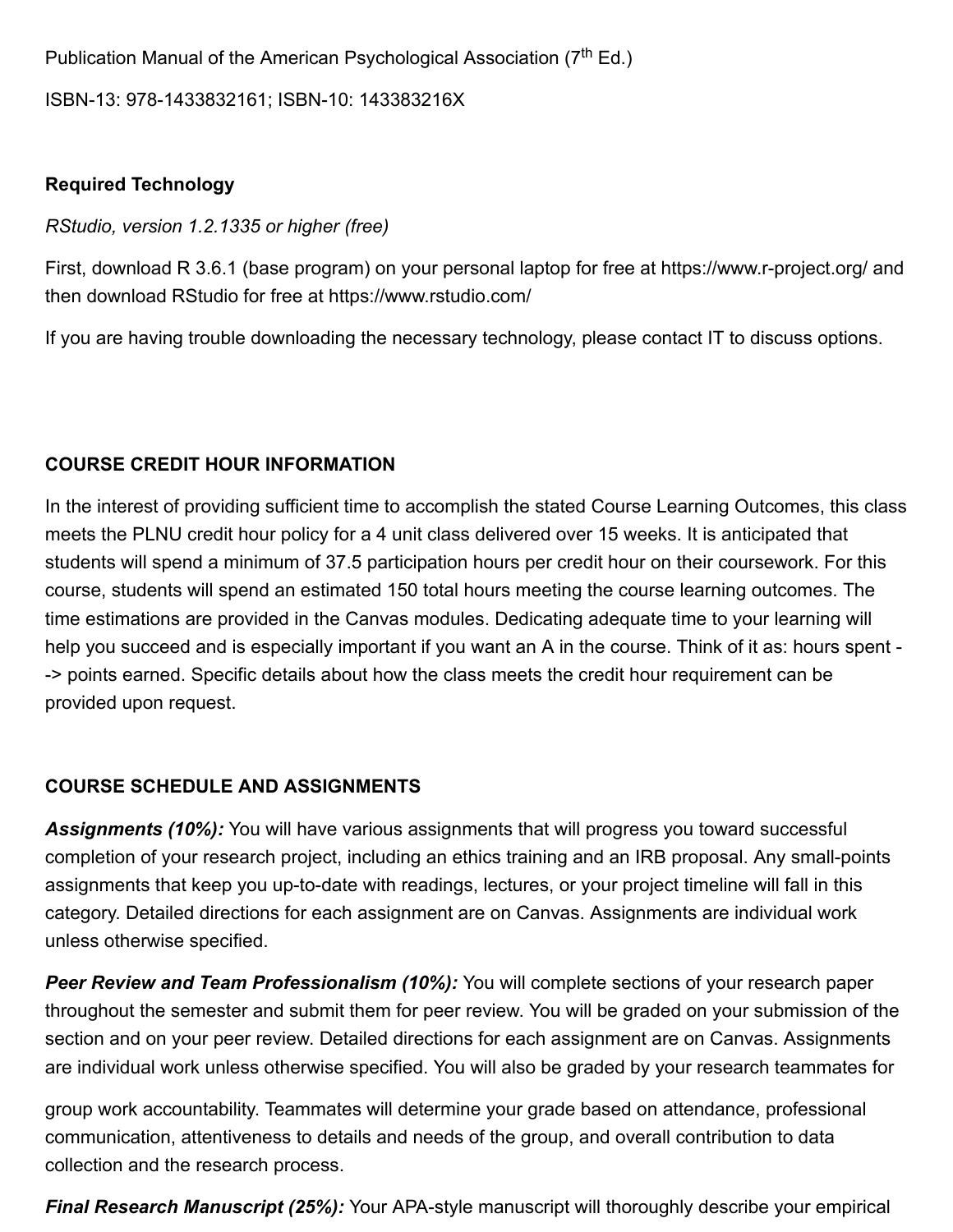research study from start to finish. The paper will include an APA style title page, abstract, introduction, method, results, discussion, table/figure, and references. Papers with 1+ missing sections will not be graded. More instructions and a rubric are on Canvas. If you need writing help, I encourage you to use writing center/tutorial services or visit TA office hours. I can advise you on specific writing questions in office hours or by appointment.

*Midterm Learning Demonstrations (20%):* There will be multiple choice, fill-in-the-blank, and/or short answer questions on each learning check that will be from readings, lectures, and activities. Learning checks will be open [written] note, but timed. Use of the internet or navigating away from the Canvas quiz page will not be allowed for any reason. You may write or print your notes to use, but you may not use digital notes or resources.

*Final Learning Demonstration (20%):* We will celebrate all of our learning at the end of the semester. You will demonstrate your learning by responding to written questions that will require cumulative knowledge of research methods.

*Research Group Presentation and Research Celebration (15%):* Your group will present its research project to the class on one day, and will present to the PSY 3090 students on a later day (i.e., the Research Celebration). These presentations will be accompanied by a research poster. The presentation should be 10 minutes total, with ~10 minutes for follow-up questions. The first presentation will be graded so that you will be well-prepared for the Research Celebration. You should be able to accurately, clearly, thoroughly, and interestingly present your research project and be able to answer questions about your project. You will be graded individually and as a group. You will also be graded as a group on the quality of your research poster. For the Research Celebration, you will be graded on attendance and professional engagement with students and faculty. There will be no make-ups for students who are absent. The Research Celebration will take place during finals week.

*Extra Credit: There is no extra credit in this course. The many small-points assignments and peer reviews provide opportunities to help your grade and also function to help you do your best on learning demonstrations and your final research paper.*

## **Course Policies and Expectations**

### **General and attendance**

- Any changes to the syllabus (including course expectations and assignments) will be announced in class and/or as a Canvas announcement. Students are responsible for actively monitoring Canvas updates.
- Students are responsible for all content/material that is found within the Canvas course.
- Students should complete the assigned reading, lectures, or activities prior to class, especially for "Flipped Fridays". Such practices will enable you fully participate in class activities. In the case of "Flipped Friday," you may be very lost or behind if you do not do the assigned work beforehand.
- Regular and punctual attendance at all class sessions is considered essential to optimum academic achievement Attendance will be taken at the beginning of class If you are more than 15 minutes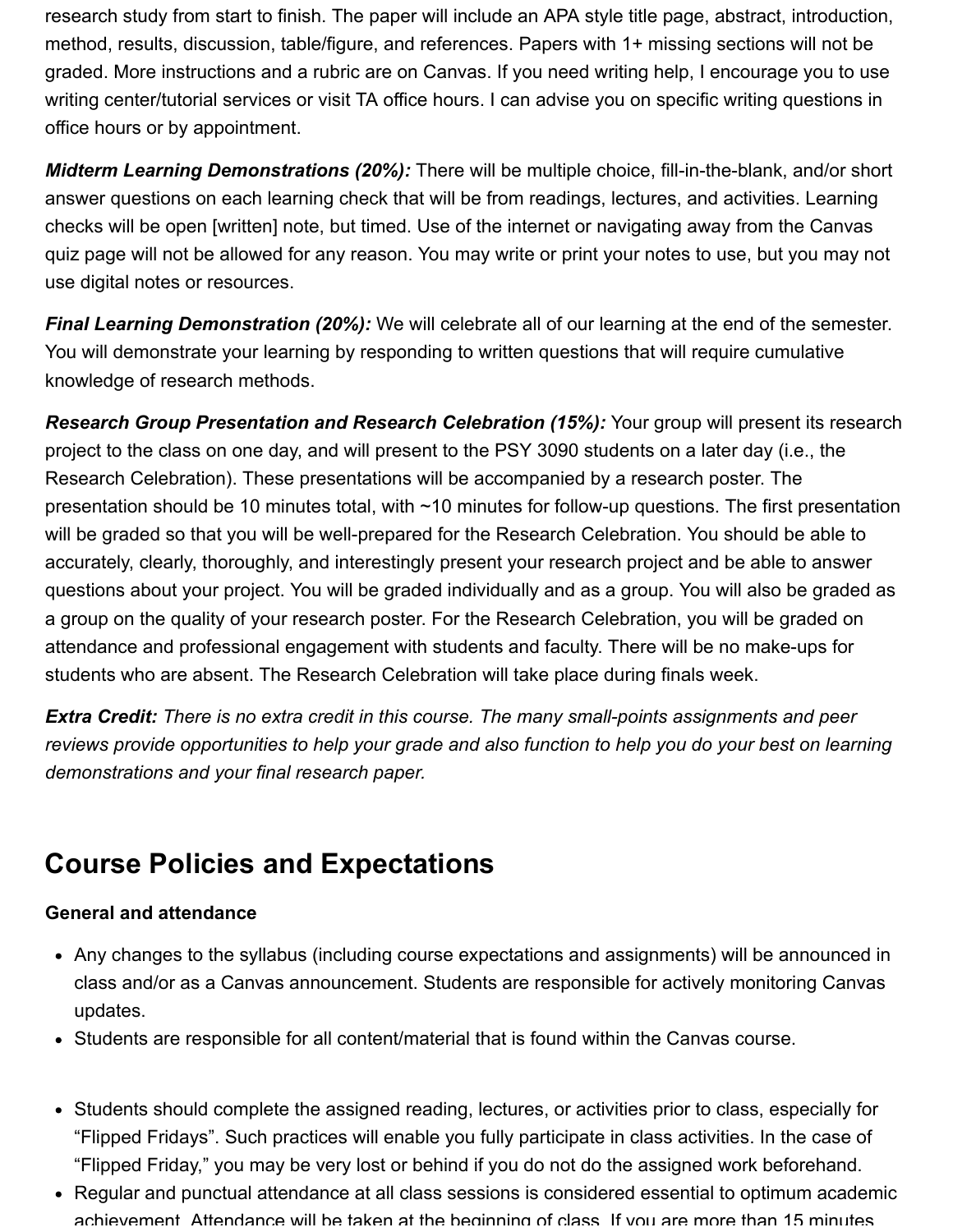achievement. Attendance will be taken at the beginning of class. If you are more than 15 minutes late to class, you will be counted absent. If you leave class early, you will be counted absent unless you notify me before class begins. If the student is absent for more than 10 percent of class sessions, the faculty member will issue a written warning of de-enrollment. If the absences exceed 20 percent, the student may be de-enrolled without notice until the university drop date or, after that date, receive the appropriate grade for their work and participation. See **Academic Policies [\(https://catalog.pointloma.edu/content.php?catoid=46&navoid=2650#Class\\_Attendance\)](https://catalog.pointloma.edu/content.php?catoid=46&navoid=2650#Class_Attendance)** in the Undergraduate Academic Catalog. If absences exceed these limits but are due to university excused health issues, an exception will be granted.

- Out of respect and care for one another, please do not attend class if you are feeling ill in any way. You will not miss points for being absent (just follow overall attendance policy above). Additionally, we will be wearing masks according to the university policies.
- If you miss class, you are responsible for obtaining [from a classmate] lecture material, class exercises, and all in-class announcements AND submit any assignments on time, if applicable.
	- As long as we are meeting in-person, I will not be recording lectures to post online.
	- ∘ I strongly encourage students to get vaccinated and stay vigilant about COVID to avoid missing class due to illness.

### **Submitting Assignments**

- All due dates are posted in advance on Canvas. You may submit assignments early. Late work is accepted for 3 days, including weekend days, after the original due date. Canvas will automatically deduct 10% from the grade for each late day.
- Assignments are individual work; you are expected to complete the work on your own.
- Work submitted on Canvas must be in .doc, .docx, or .pdf file types *only*. The student is responsible for making sure Canvas files work and go through Turnitin. Files that do not open, are in the wrong file type, and/or can't go through Turnitin will be considered late until the problem is rectified.

### **Learning Demonstration (LD) Information**

- LDs may consist of multiple choice, fill-in-the-blank, and/or short answer questions. You may be required to interpret and apply information based on assigned readings, lectures, and learning activities.
- All LDs require cumulative knowledge. You will be tested on the current unit and previous units.
- LDs will be taken during in-person class using Canvas. On test day, each student must bring an electronic device to take their LD (laptop recommended; phone or tablet is NOT recommended). The LD is not open-internet or open-book. You may bring one 3"x 5" index card with any notes on it to use.
- A make-up midterm LD is available in cases of documentable emergency or illness or if the student provides at least 2 weeks' notice of a non-emergency absence. The make-up LD must be taken within 2 weeks of the original test date and it is up to the student to contact the professor to schedule

a time to take the LD in a proctored setting. Each student may not have more than one make-up midterm LD per semester. There is no option to re-take a LD that was previously attempted.

The final LD and final presentations cannot be dropped or made-up. The final LD will be completed on Monday, Dec. 6<sup>th</sup>. The in-class presentation will be Friday, Dec. 10<sup>th</sup>. During Finals week, you will present at the Research Celebration in lieu of a standard exam Successful completion of this course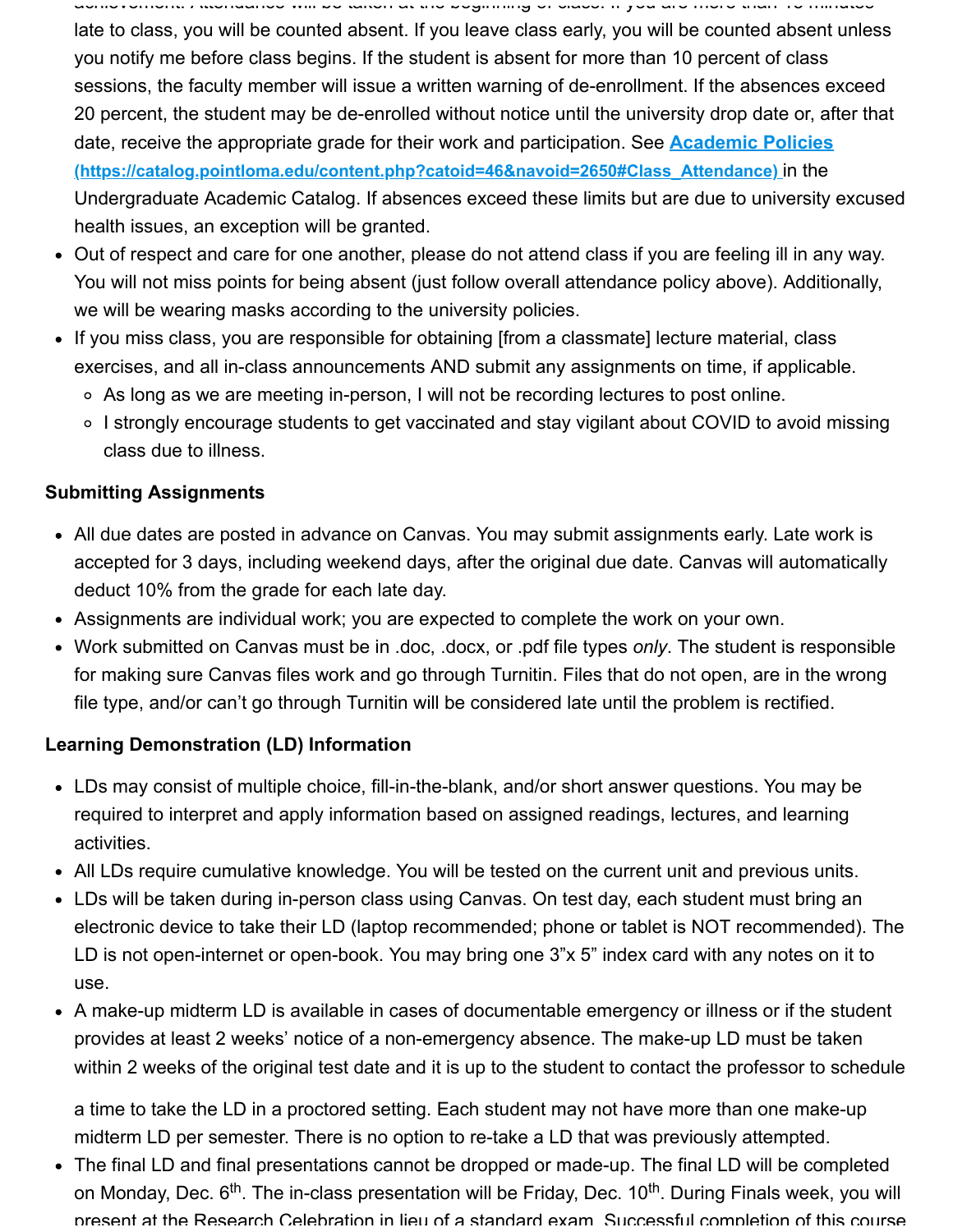present at the Research Celebration in lieu of a standard exam. Successful completion of this course requires your attendance at the Research Celebration on Monday, Dec. 13th from 8:30-10am.

**About Contacting Me.** I welcome your questions (about class or otherwise) and would enjoy hearing from you throughout the semester. Do not hesitate to email me or take advantage of office hours. We can schedule meetings outside of office hours if needed. I will give prompt email replies as I am able, but there may be times of the day when I am not available, such as in the evenings. Please do not leave important questions for the last minute!

#### **ASSESSMENT AND GRADING**

Student grades will be posted in the Canvas grade book. It is important to read the comments posted in the grade book as these comments are intended to help students improve their work. Final grades will be posted within one week of the end of the class. Grades will be weighted as listed above and determined based on the following:

| A  | $= 93 - 100\%$     | STATE AUTHORIZATION                                                                                                                                                                                                                                                                                                                                                                                              |  |  |  |
|----|--------------------|------------------------------------------------------------------------------------------------------------------------------------------------------------------------------------------------------------------------------------------------------------------------------------------------------------------------------------------------------------------------------------------------------------------|--|--|--|
| A- | $= 90 - 92.9%$     | State authorization is a formal determination by a state that Point Loma Nazarene University is<br>approved to conduct activities regulated by that state. In certain states outside California, Point<br>Loma Nazarene University is not authorized to enroll online (distance education) students. If a                                                                                                        |  |  |  |
|    | $B+ = 88-89.9%$    | student moves to another state after admission to the program and/or enrollment in an online<br>course, continuation within the program and/or course will depend on whether Point Loma                                                                                                                                                                                                                          |  |  |  |
| B  | $= 84 - 87.9%$     | Nazarene University is authorized to offer distance education courses in that state. It is the<br>student's responsibility to notify the institution of any change in his or her physical location. Refer to<br>the map on State Authorization to view which states allow online (distance education) outside of                                                                                                 |  |  |  |
|    | $B - = 80 - 83.9%$ | California.                                                                                                                                                                                                                                                                                                                                                                                                      |  |  |  |
|    | $C_{+}$ = 77-79.9% | PLNU ATTENDANCE AND PARTICIPATION POLICY<br>Regular and punctual attendance at all synchronous class sessions is considered essential to<br>optimum academic achievement. If the student is absent for more than 10 percent of class sessions                                                                                                                                                                    |  |  |  |
| C. | $= 70 - 76.9\%$    | (virtual or face-to-face), the faculty member will issue a written warning of de-enrollment. If the<br>absences exceed 20 percent, the student may be de-enrolled without notice until the university drop                                                                                                                                                                                                       |  |  |  |
|    | $C - 65-69.9%$     | date or, after that date, receive the appropriate grade for their work and participation. In some<br>courses, a portion of the credit hour content will be delivered asynchronously and attendance will<br>be determined by submitting the assignments by the posted due dates. See Academic Policies in                                                                                                         |  |  |  |
|    | $D+ = 62-64.9%$    | the Undergraduate Academic Catalog. If absences exceed these limits but are due to university<br>excused health issues, an exception will be granted.<br>Asynchronous Attendance/Participation Definition<br>A day of attendance in asynchronous content is determined as contributing a substantive note,<br>assignment, discussion, or submission by the posted due date. Failure to meet these standards will |  |  |  |
| D  | $= 55 - 61.9%$     |                                                                                                                                                                                                                                                                                                                                                                                                                  |  |  |  |
| D- | $= 50 - 54.9%$     | result in an absence for that day. Instructors will determine how many asynchronous attendance<br>days are required each week.                                                                                                                                                                                                                                                                                   |  |  |  |
| F. | $= 49.9%$ or less  |                                                                                                                                                                                                                                                                                                                                                                                                                  |  |  |  |

#### **PLNU COPYRIGHT POLICY**

Point Loma Nazarene University, as a non-profit educational institution, is entitled by law to use materials protected by the US Copyright Act for classroom education. Any use of those materials outside the class may violate the law.

#### **PLNU ACADEMIC HONESTY POLICY**

Students should demonstrate academic honesty by doing original work and by giving appropriate credit to the ideas of others. Academic dishonesty is the act of presenting information, ideas, and/or concepts as one's own when in reality they are the results of another person's creativity and effort. Academic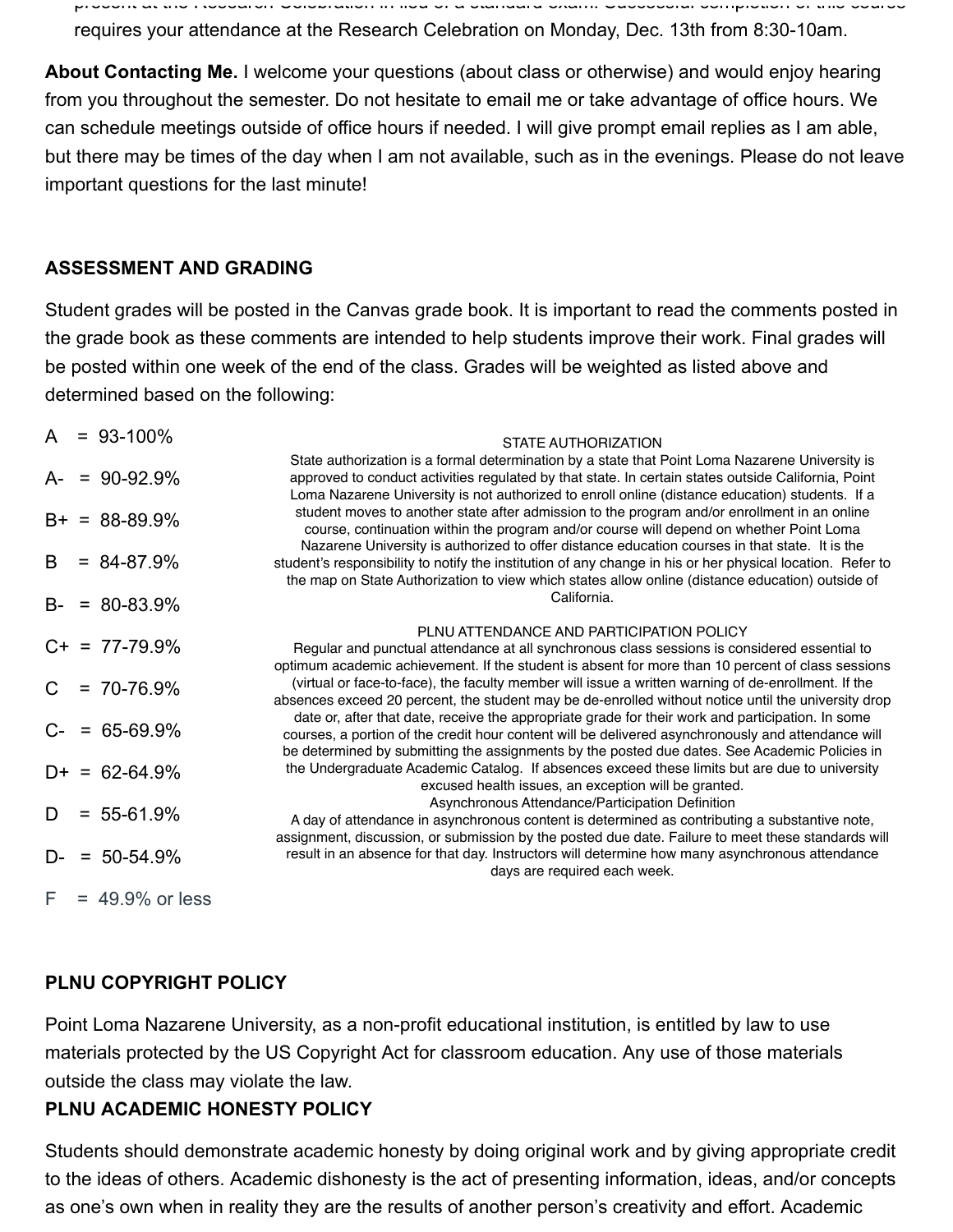dishonesty also includes such acts as cheating, fabrication of information, misrepresentations, having unauthorized possession of exams or acquiring/providing information about exams to offer/get an advantage. Academic dishonesty may lead to a zero for that assignment or examination, a zero for your professionalism grade, and/or an F for the course. Faculty should follow and students may appeal using the procedure in the university Catalog. See **Academic Policies**

**[\(http://catalog.pointloma.edu/content.php?catoid=18&navoid=1278\)](http://catalog.pointloma.edu/content.php?catoid=18&navoid=1278)** for definitions of kinds of academic dishonesty and for further information.

## **PLNU ACADEMIC ACCOMMODATIONS POLICY**

PLNU is committed to providing equal opportunity for participation in all its programs, services, and activities. Students with disabilities may request course-related accommodations by contacting the Educational Access Center (EAC), located in the Bond Academic Center (EAC@pointloma.edu or 619- 849-2486). Once a student's eligibility for an accommodation has been determined, the EAC will issue an academic accommodation plan ("AP") to all faculty who teach courses in which the student is enrolled each semester. PLNU highly recommends that students speak with their professors during the first two weeks of each semester/term about the implementation of their AP in that particular course and/or if they do not wish to utilize some or all of the elements of their AP in that course. Students who need accommodations for a disability should contact the EAC as early as possible (i.e., ideally before the beginning of the semester) to assure appropriate accommodations can be provided. It is the student's responsibility to make the first contact with the EAC.

## **SPIRITUAL CARE**

Please be aware PLNU strives to be a place where you grow as whole persons. To this end, we provide resources for our students to encounter God and grow in their Christian faith. If students have [questions, a desire to meet with the chaplain or have prayer requests you can contact the](https://www.pointloma.edu/offices/spiritual-development) **Office of Spiritual Development (https://www.pointloma.edu/offices/spiritual-development)**

### **USE OF TECHNOLOGY**

In order to be successful in the online environment, you'll need to meet the minimum technology and system requirements; please refer to the *Technology and System Requirements*  **[\(https://help.pointloma.edu/TDClient/1808/Portal/KB/ArticleDet?ID=108349\)](https://help.pointloma.edu/TDClient/1808/Portal/KB/ArticleDet?ID=108349)** information. Additionally, students are required to have headphone speakers compatible with their computer available to use. If a [student is in need of technological resources please contact](mailto:student-tech-request@pointloma.edu) **student-tech-request@pointloma.edu (mailto:student-tech-request@pointloma.edu)** .

Problems with technology do not relieve you of the responsibility of participating, turning in your assignments, or completing your class work.

**Title IX Office.** If you or someone you know would like help related to an experience of sexual violence including sexual assault, harassment, domestic violence, dating violence, stalking or other type of nonconsensual sexual conduct, please contact the Title IX Coordinator at PLNU, Danielle Brown Friberg (619-849-2313). Reporting is also available on the Title IX website. The Title IX office understands the sensitive nature of these situations and can provide information about available on- and off-campus resources. Staff members at the office will also explain your rights and the judicial process options, if you choose to file a complaint If you or someone you know feels unsafe or may be in imminent danger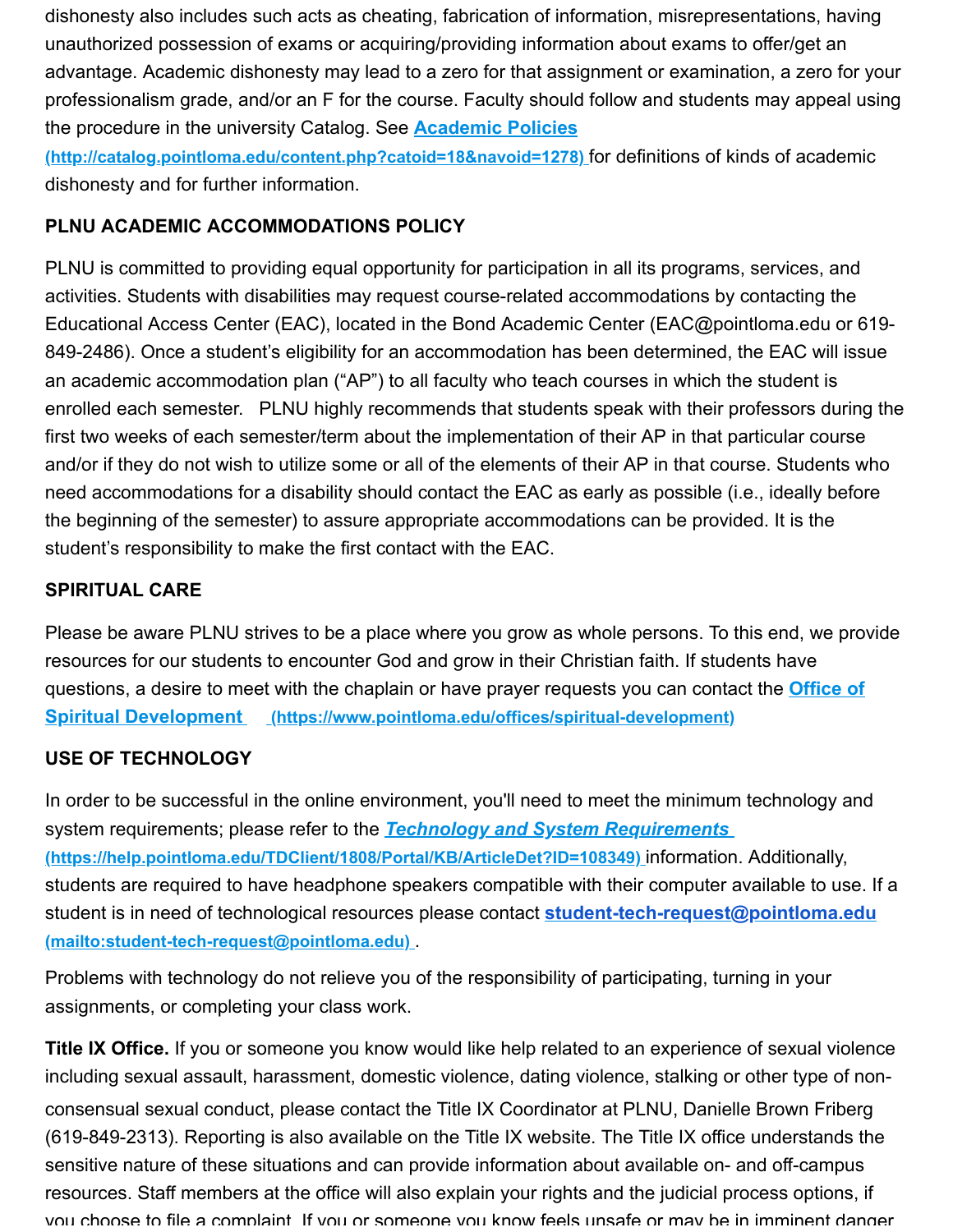you choose to file a complaint. If you or someone you know feels unsafe or may be in imminent danger, please call the PLNU Department of Public Safety (619-849-2525) or local police department (9-1-1) immediately.

**Student Success and Wellness.** If you or someone you know would like help related to a physical or mental health problem, (e.g., depression, anxiety, difficulty focusing on school or managing daily needs, grief, trauma resolution, sleep or eating changes, etc.), and/or would like academic assistance, please contact the appropriate office using the following information.

- Counseling Services 619-849-2574; **sdwellnesscenter@pointloma.edu [\(mailto:sdwellnesscenter@pointloma.edu\)](mailto:sdwellnesscenter@pointloma.edu)**
- Educational Access Center 619-849-2533; **eac@pointloma.edu [\(mailto:eac@pointloma.edu\)](mailto:eac@pointloma.edu)**
- Medical Services 619-849-2280; **sdwellnesscenter@pointloma.edu [\(mailto:sdwellnesscenter@pointloma.edu\)](mailto:sdwellnesscenter@pointloma.edu)**
- Tutorial Services 619-849-2953; **tutorialservices@pointloma.edu [\(mailto:tutorialservices@pointloma.edu\)](mailto:tutorialservices@pointloma.edu)**

## **ASSIGNMENTS AT-A-GLANCE**

Please see the weekly **[Modules](https://canvas.pointloma.edu/courses/57698/modules)** for assignments due each week. Assignments and due dates will always be posted and available in advance.

| <b>Week</b>                                               | <b>Content &amp; Textbook</b><br>Readings (read prior to<br>class)                | Project/Paper Milestones     |
|-----------------------------------------------------------|-----------------------------------------------------------------------------------|------------------------------|
| Week 1: Aug 31-Sept 3<br>$ $ (Class on Tues., Wed., Fri.) | Research Ethics; Ch. 4<br>(RMP)                                                   |                              |
| Week 2: Sept $4 - 10$<br>No Monday Class (Labor Day)      | <b>Formalizing the</b><br>Research Plan; Ch. 5<br>(RMP)                           |                              |
| <b>Week 3: Sept 11 - 17</b>                               | <b>Survey Designs; Ch. 6</b><br>(RMP)                                             |                              |
| <b>Week 4: Sept 19 – 24</b>                               | <b>Sampling</b> ; Ch. 7 (RMP)                                                     | <b>IRB proposal</b> complete |
| Week 5: Sept $25 - Oct 1$                                 | <b>APA Style</b> ; APA reading<br>(RMP); APA Manual                               | <b>Method</b> is written     |
| Week 6: Oct $2-8$                                         | <b>Correlational Designs;</b><br>$\cap$ $\sim$ $\cap$ $\cap$ $\cap$ $\cap$ $\cap$ | <b>Data Collection</b>       |